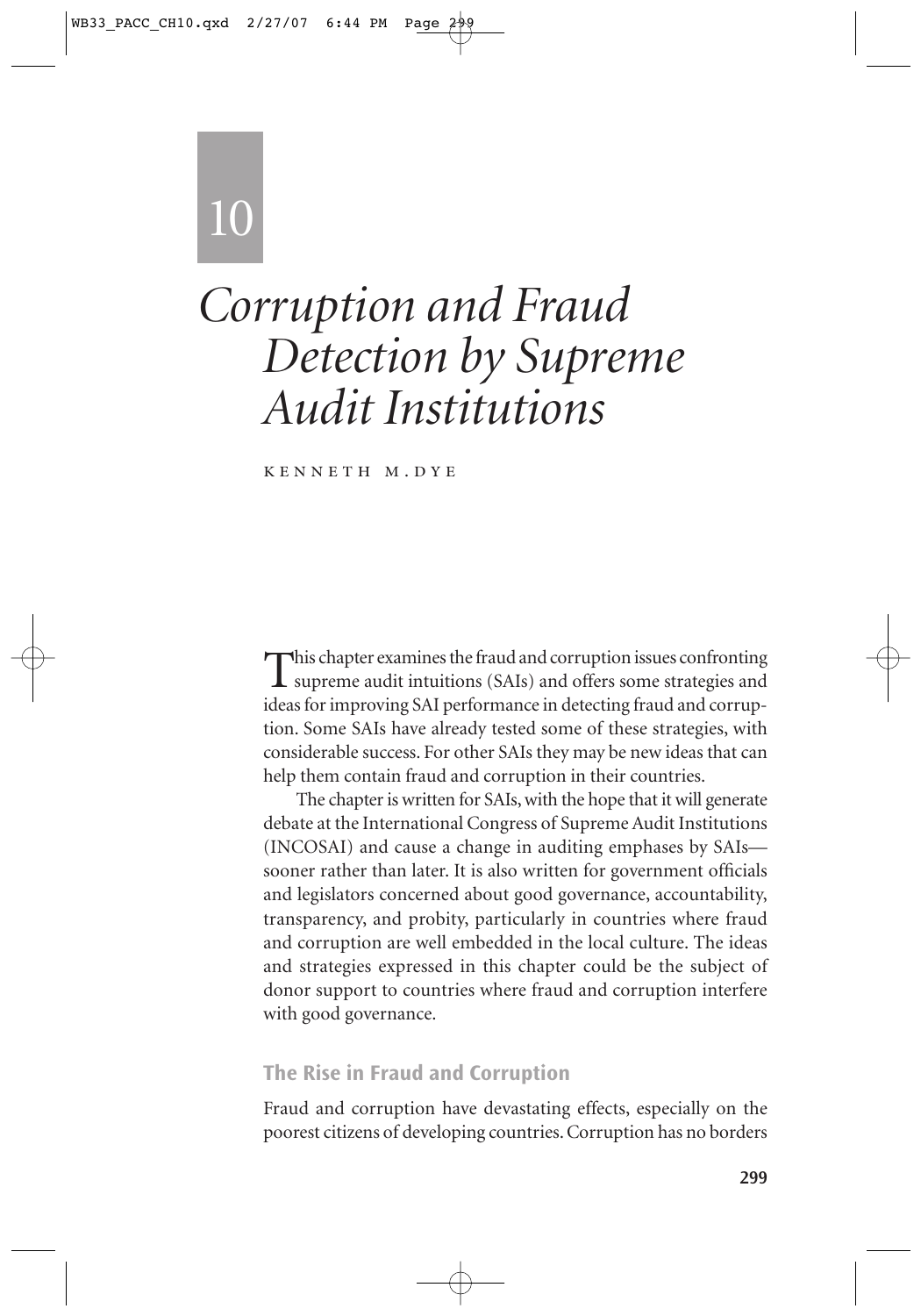and has spread worldwide, even to countries once considered "clean." Public sector bribery, fraud, and corruption have become leading concerns for legislators around the globe, as the diversion of public funds undermines parliamentary control of the public purse. This diversion of public monies robs public policies of resources to do the good they were intended to finance.

Corruption makes no economic distinctions and infects all forms of government. No country can afford to sustain the social, political, or economic costs corruption entails. Corruption erodes public confidence in political institutions and leads to contempt for the rule of law, it distorts the allocation of resources and undermines competition in the marketplace, and it has a devastating effect on investment, growth, and development. It also exacts a disproportionately high price on the poor by denying them access to vital basic services.

Detailed rules and norms of behavior govern the behavior of civil servants in developing countries. But the process of corruption is so invisible that it leaves little documentary evidence. Despite knowledge of the fact that there is widespread corruption in government departments, state audit has not played any effective role to forestall it, except in a few developing countries, notably China. The cases of corruption that come to light are hardly ever taken serious note of. Partly for this reason, society has gradually become more tolerant of corruption. Responsibility is borne by small fries, with the big fish remaining untouched. This has a demoralizing effect on auditors, who believe that it is pointless to detect or report corruption in a society in which accountability is weak.

In developing countries it is common for SAIs to report unauthorized expenditures, waste of public funds, abuse of procedures resulting in loss to public treasury, and so forth. These institutions are well respected for their independence and even feared, curbing initiative and encouraging avoidance of decisions. However, audit staff often tend to take a clerical approach, demanding strict compliance with procedures while often missing the objective of the procedures. Minor aberrations and misuse of funds are highlighted, while major systemic failures resulting in large losses to the public treasury go unidentified. Audit officers and staff need training to determine what is significant enough to warrant reporting and training for government officials and staff on public procurement concepts, objectives, processes, and their rationale.

There is an increasing desire among legislators to take the initiative in controlling bribery, fraud, and corruption. This is a difficult challenge, particularly for legislators who lack the institutional support, knowledge, and experience to achieve the conditions necessary to hold their governments to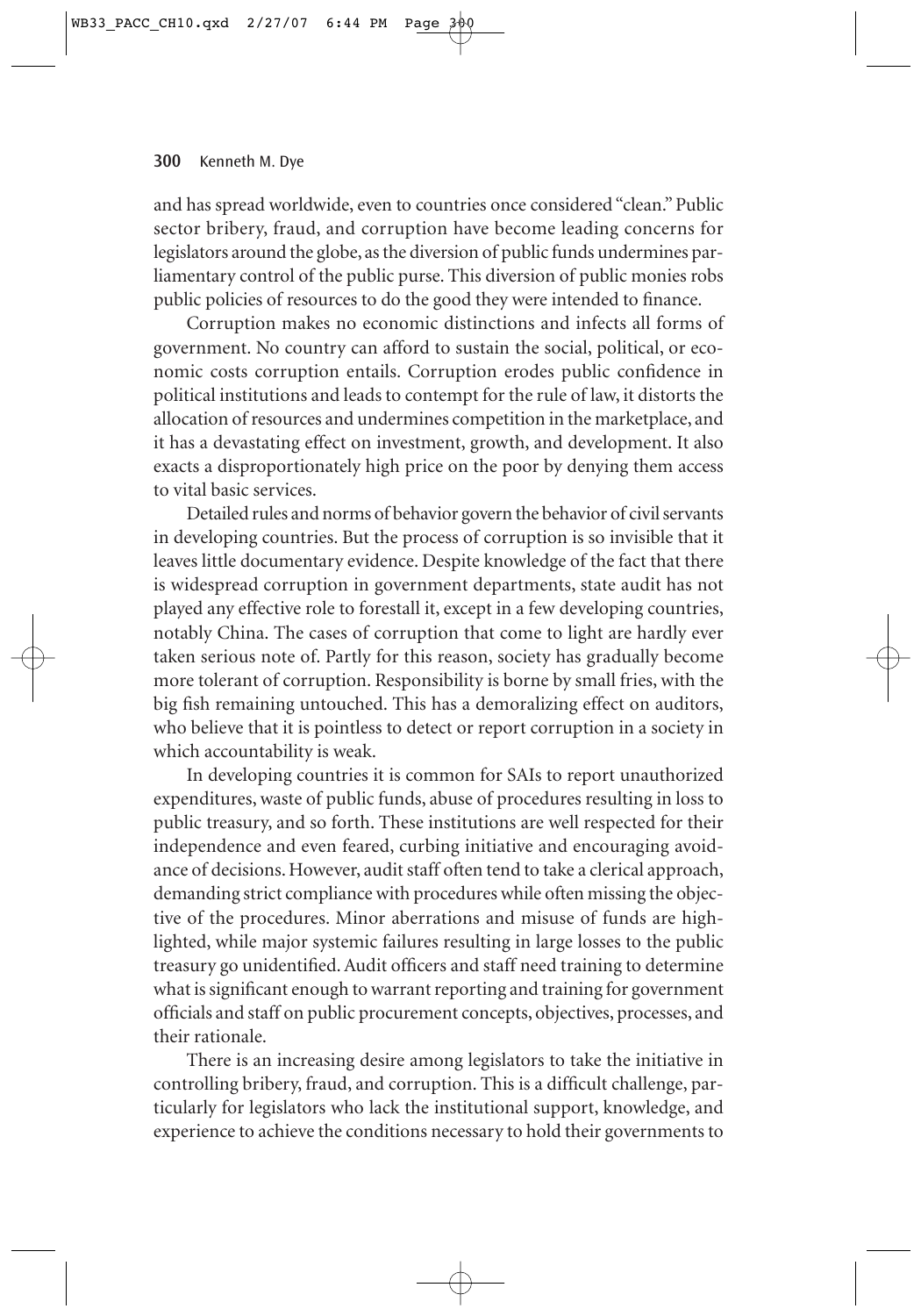account. The supreme audit community cannot remain indifferent to the special difficulties faced by legislators laboring within the context of corrupt, and often ruthless, regimes.

In recent years major donors have concluded that strengthening the governance capacity of weak nations is a good strategy to support improved accountability, transparency, and probity. Good governance is a strong antidote to corruption and fraud. Donors can bolster good governance by promoting acceptance of international accounting and auditing standards. Legislators and SAIs should unite in support of international standards for accounting and auditing. These standards, promulgated by the International Accounting Standards Board (IASB) and the International Federation of Accountants (IFAC), are now available for the public sector as well as the private sector. The International Organization of Supreme Audit Institutions (INTOSAI) also provides useful audit and internal control guidance to SAIs.

# **The Need for a Change in Audit Emphasis**

Public sector fraud and corruption thrive when accountability and transparency are absent. Good financial reporting and auditing help reduce the misrepresentation that hides fraudulent operations and misleads the reader. Auditing provides the desirable assurance that audited financial statements can be trusted to represent the economic activities they are intended to portray. SAIs can make a constructive difference by auditing the financial statements of governments and government agencies and making their audit opinions available to legislatures on a timely basis.

There is a gap between stakeholder expectations and audit mandates for SAIs. Traditionally, SAIs have agreed that the primary responsibility for preventing and detecting corruption rests with the administrative authorities, such as the police or anticorruption agencies. SAIs have not seen fraud and corruption busting as their main goal; the approach has been to prevent corruption in the field rather than detecting illegal activities. The public however, believes that SAIs seek to detect fraud and corruption.

This gap needs to be addressed by the SAIs, which should put more emphasis on detecting fraud and corruption to shrink the expectation gap. They should continue to play an active role in raising awareness of the risks of fraud and corruption and fostering good governance and standards of conduct, but they should go farther and focus more on detecting fraud and corruption. This can be done by combining controls audit procedures with financial attest audit procedures.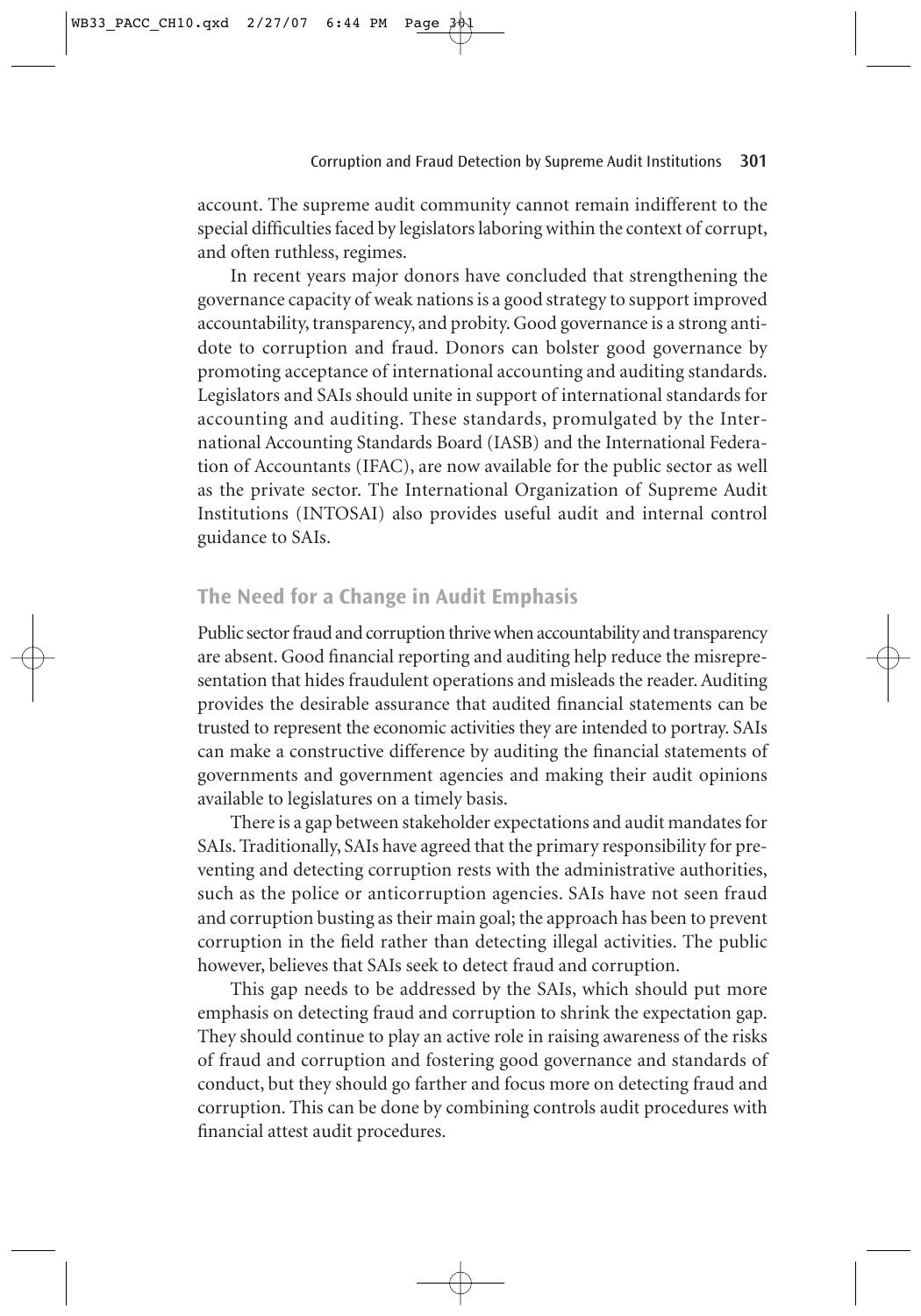It is easier to prevent fraud and corruption than to detect it.SAIs have been creating and fostering a preventive environment against fraud and corruption, including strengthening financial management systems, evaluating internal control systems, and identifying and correcting weaknesses. Today there is widespread growth in white-collar crime, including both fraudulent financial reporting and misappropriation of asset schemes. Racketeering and terrorist groups often rely on money laundering schemes to finance and disguise their activities. It is time to consider shifting audit emphasis to audit techniques designed to detect fraud and corruption, as well as prevent this scourge on society. This chapter is not recommending that SAIs go so far as to usurp the role of anticorruption agencies.Within the scope of their audit work, however, they should be more vigilant and capable of detecting fraud and corruption.

When giving an audit opinion on financial statements, it is the custom of SAI auditors to ask the reader of the opinion to assume that all the internal controls are functioning appropriately if nothing specific about controls is mentioned by the auditor. In recent years auditors have been confronted with new technologies with which to select samples to examine as well as new rules and regulations on appropriate accounting methods. These requirements have drawn their attention away from the basics of evaluating and testing the functionality of internal controls. Moreover, because there is no requirement in financial attest audit standards to report specifically on the internal controls present, the auditor remains silent and places less emphasis in this important audit area.

It is time for public sector auditors to consider giving an opinion on whether or not the internal controls present are appropriate and sufficient to ensure that the systems support the accuracy and fairness of the financial systems and that fraud and corruption opportunities are minimized. In the conduct of a financial attest audit, public sector auditors could now be providing:

- $\blacksquare$  an evaluation of the effectiveness of internal control over financial reporting against a suitable control framework;
- evidence providing reasonable support for the evaluation of the effectiveness of internal control over financial reporting;
- reports of material weaknesses in internal control over financial reporting; and
- $\blacksquare$  an audit of internal control over financial reporting.

Doing so requires a change in the public sector auditors' standard opinion to include a statement that the auditors have examined the internal controls and found them sufficient and functioning appropriately to support the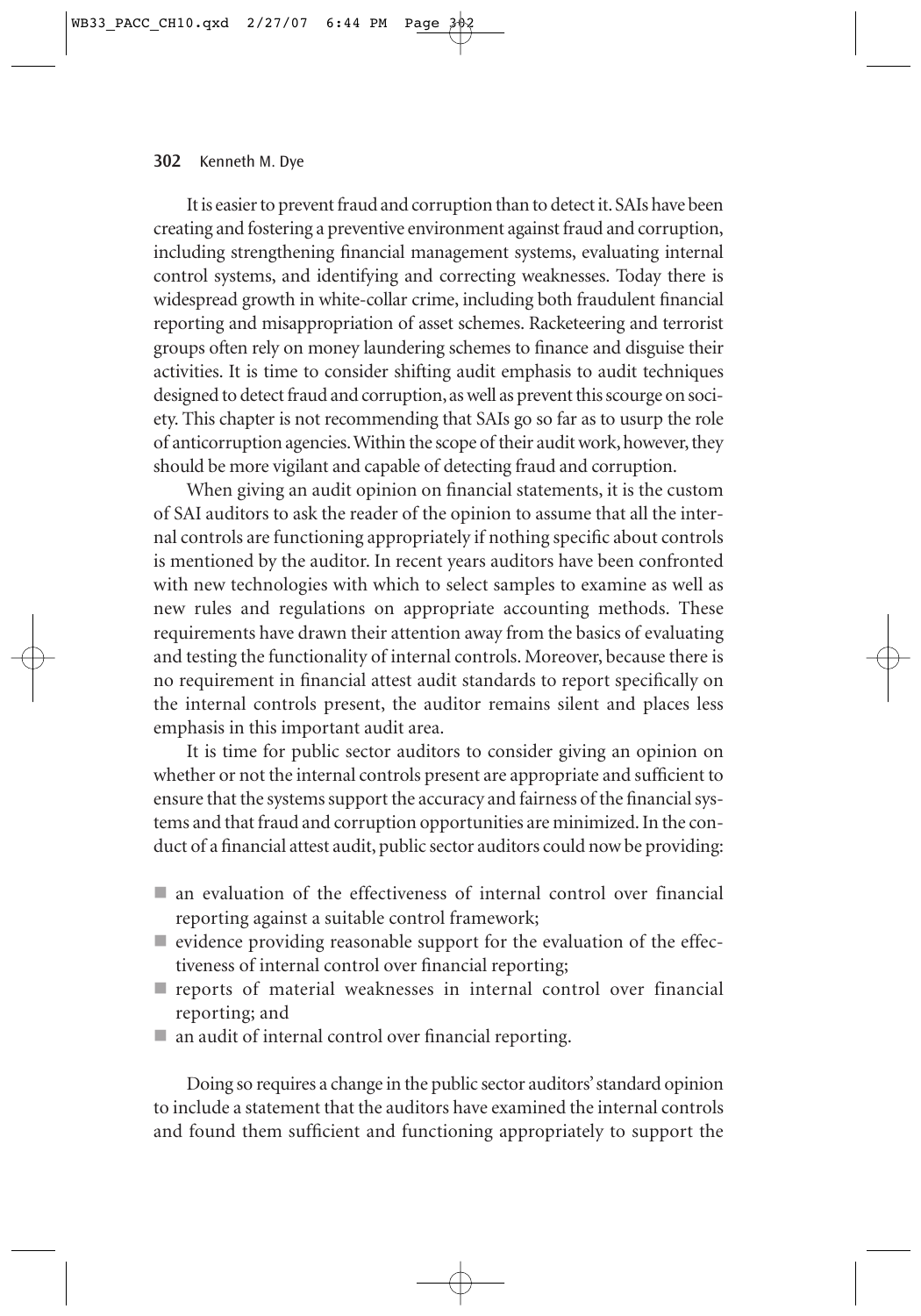accuracy of the figures stated in the financial statements and to safeguard the assets of the enterprise. Public sector auditors could opine on matters of internal control present in the enterprise that:

- $\blacksquare$  pertain to the maintenance of records that in reasonable detail accurately and fairly reflect the transactions and dispositions of the assets of the entity;
- $\blacksquare$  provide reasonable assurance that transactions are recorded as necessary to permit preparation of financial statements in accordance with the entity's Generally Acceptable Accounting Principles (GAAP) and that receipts and expenditures of the issuer are being made only in accordance with government rules and regulations; and
- provide reasonable assurance regarding prevention or timely detection of unauthorized acquisition, use, or disposition of the issuer's assets that could have a material effect on the annual financial statements or interim financial statements.

SAIs could reasonably take the position that these requirements are those of management, not the external auditor, but that would probably not satisfy the needs of a Public Accounts Committee. (In the private sector, it is up to management to ensure that internal controls are effective.) Some SAIs may resist adding this responsibility to their financial audit reports, as it is not yet required by national or international standard setters. Another reason for not embracing this responsibility is the additional cost. There is no cost to stumbling over breakdowns; detecting them is time consuming. Very few jurisdictions require an opinion on the state of controls. The United States is one of them.

### **What Is Fraud and Corruption?**

No precise international legal definition of fraud exists, because these events are covered by national country acts; no international act exists. The term is used to describe deception, bribery, forgery, extortion, corruption, theft, conspiracy, embezzlement, misappropriation, false representation, concealment of material facts, and collusion. For practical purposes, and for this discussion, fraud may be defined as the use of deception with the intention of obtaining an advantage, avoiding an obligation, or causing loss to another party.

Fraud refers to a deliberate act that usually involves the use of deception to obtain some form of financial benefit or advantage from a position of authority or trust that often results in some form of loss to the organization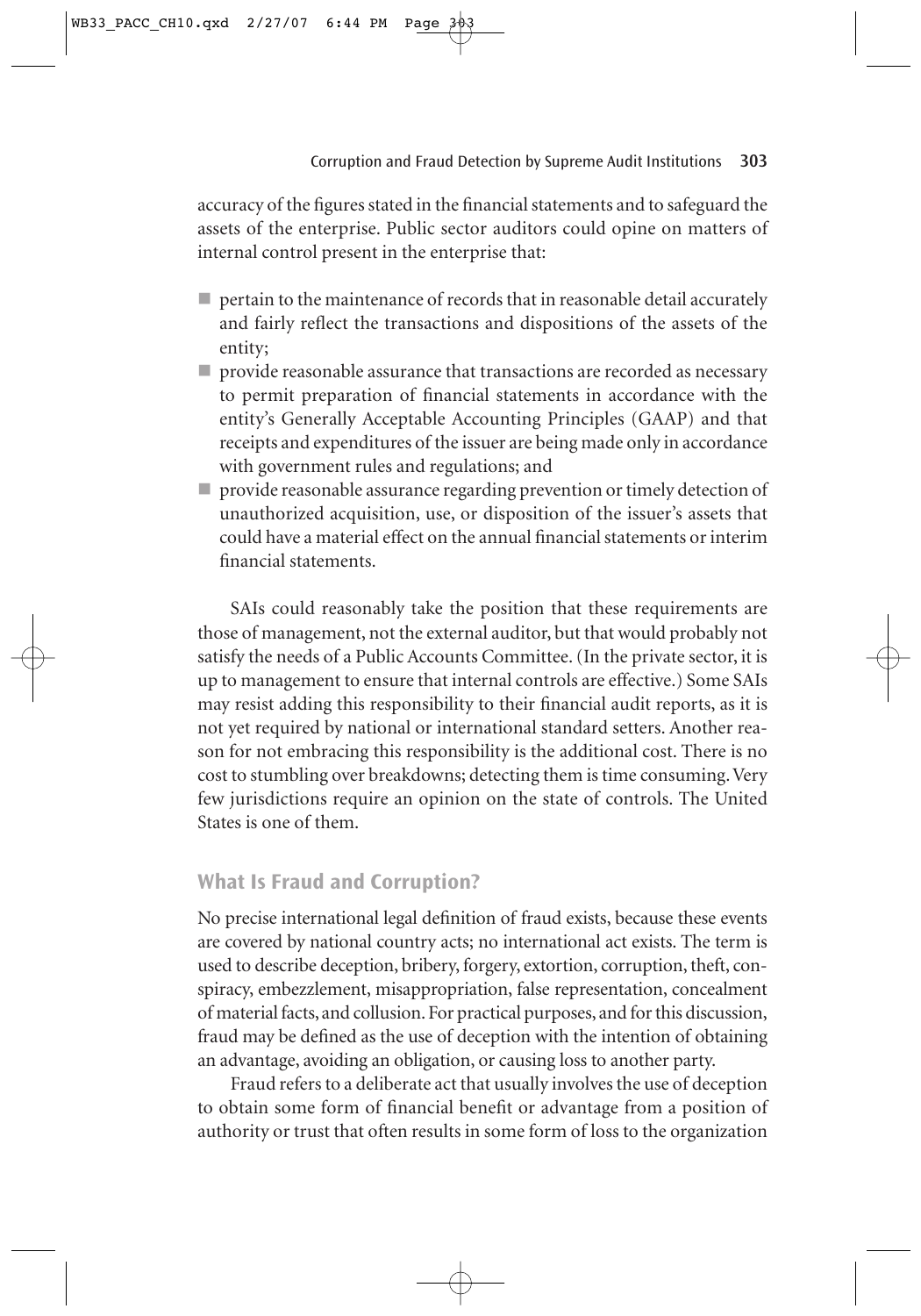defrauded. It refers to dishonesty in the form of an intentional deception or a willful misrepresentation of a material fact.

The word *corruption* comes from the Latin verb *corruptus* (to break); it means "broken object." Conceptually, corruption is a form of behavior that departs from ethics, morality, tradition, law, and civic virtue. The World Bank and Transparency International treat corruption as the use of one's public position for illegitimate private gains. Abuse of power and personal gain, however, can occur in both the public and private domains, often through collusion by individuals from both sectors. The Lebanese therefore define corruption as the "behavior of private individuals or public officials who deviate from set responsibilities and use their position of power in order to serve private ends and secure private gains" (Lebanon Anti-Corruption Initiative 1999). The United Nation's Global Program against **[[AU: page?]]** Corruption (GPAC) defines corruption as the "abuse of power for private gain" and includes both the public and private sector.

Although perceived differently from country to country, corruption tends to include fraud, bribery, political corruption, conflict of interest, embezzlement, nepotism, and extortion. Examples of government operations particularly vulnerable to corruption are travel claims; collection of taxes and customs revenues; administration of procurement contracts; concessions of subsidies, permits, and licenses; hiring, administration of personnel, and payroll systems; privatization processes; petty cash abuse; and e-commerce and Internet credit card transactions. Some of the most common forms of corruption include misappropriation of assets, patronage, influence peddling, and bribery.

Transparency International attempts to measure corruption in a country by using an index called the Transparency International Annual Bribe Payers and Corruption Perception Index. This index has some shortcomings, in that the number of intelligence gathering points is not large in some countries. However, it does provide some way of comparing corruption across countries, which can identify countries that should take action sooner rather than later.

The causes of corruption vary from one country to the next. Among the contributing factors are faulty government and development policies, programs that are poorly conceived and managed, failing institutions, inadequate checks and balances, an undeveloped civil society, a weak (corrupt) criminal justice system, inadequate remuneration of civil servants, and a lack of accountability and transparency.

A serious impediment to the success of any anticorruption strategy is a corrupt judiciary. A corrupt judiciary means that the legal and institutional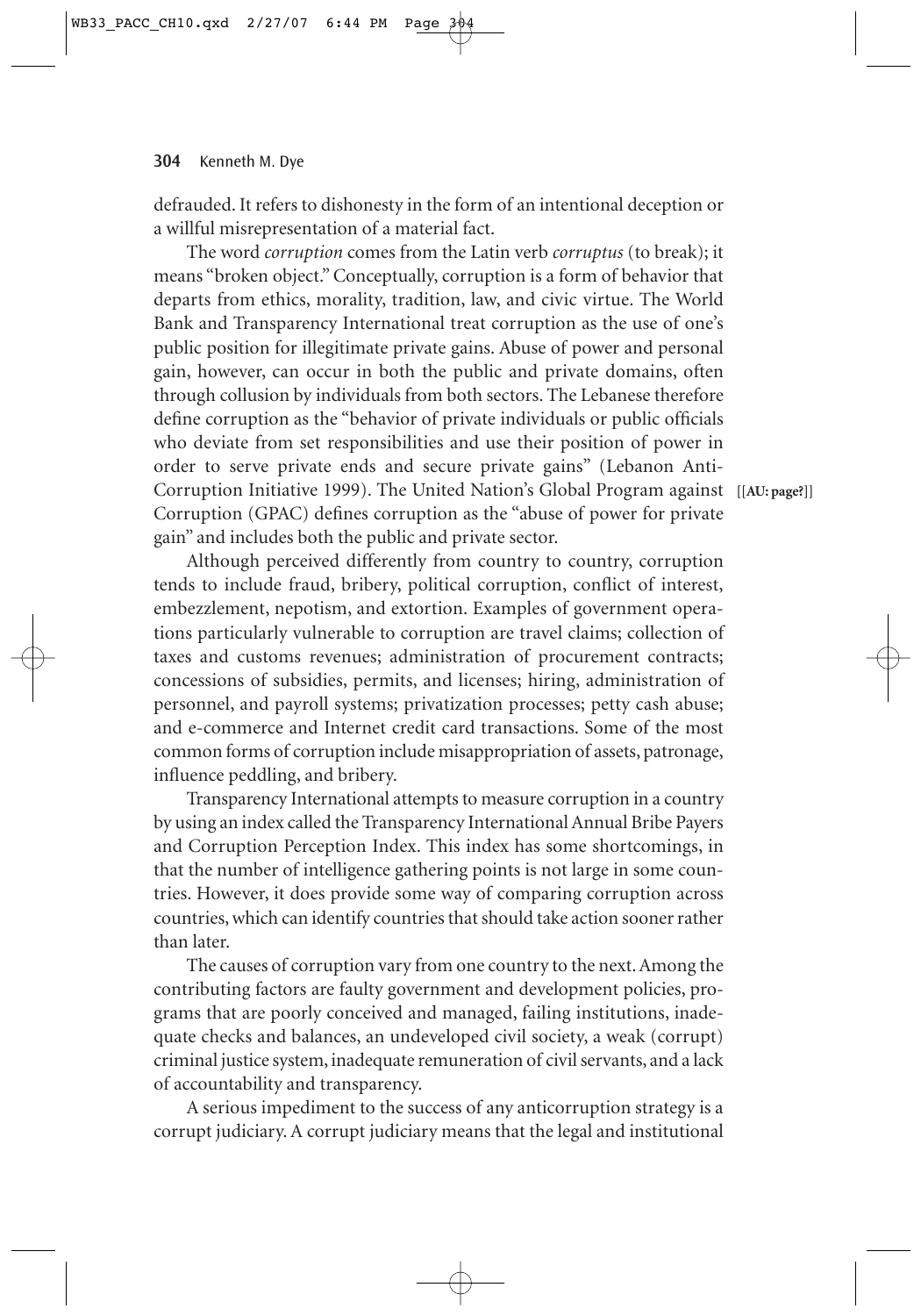mechanisms designed to curb corruption, however well-targeted, efficient, or honest, remain crippled. Mounting evidence is surfacing of widespread judicial corruption in many parts of the world, a trend that poses a major challenge for SAIs in the future.

# **The International Organization of Supreme Audit Institutions' Interest in Fraud and Corruption**

The International Organization of Supreme Audit Institutions (INTOSAI) is the worldwide federation of SAIs. It hosts an international conference every three years (the International Congress of Supreme Audit Institutions [INCOSAI]). The 16th INCOSAI, held in Montevideo, Uruguay, in 1998, was devoted partly to preventing and detecting fraud and corruption. The conference looked at (a) the role and experiences of SAIs in preventing and detecting fraud and corruption and (b) methods and techniques for preventing and detecting fraud and corruption.

The Uruguay INCOSAI agreed that corruption in government wastes resources, reduces economic growth and the quality of life, undermines the credibility of state institutions, and reduces their effectiveness. It noted the strong correlation between corruption and the weakening of state institutions. An understanding emerged that corruption is often linked to the socioeconomic environment of the population (social injustice, poverty, violence) and that a country's traditions, principles, and values influence the nature of corruption. While registering the gravity of the challenge posed by corruption, the INTOSAI community also observed that it is difficult to detect many acts of corruption and to estimate their financial impact, which does not necessarily get reported in financial statements.

The Uruguay INCOSAI adopted the following accords:

SAIs agree that fraud and corruption are significant problems affecting all countries in varying degrees and that the SAIs can and should endeavor to create an environment that is unfavorable to fraud and corruption. As provided in the Lima Declaration adopted by INTOSAI in 1977, SAIs agreed that they should be independent and have adequate mandates that enable them to effectively contribute to the fight against fraud and corruption. It was also agreed that, where possible, SAIs should:

- 1. seek an adequate level of financial and operative independence and breadth of audit coverage;
- 2. take a more active role in evaluating the efficiency and effectiveness of financial and internal control systems and aggressively follow up on SAIs recommendations;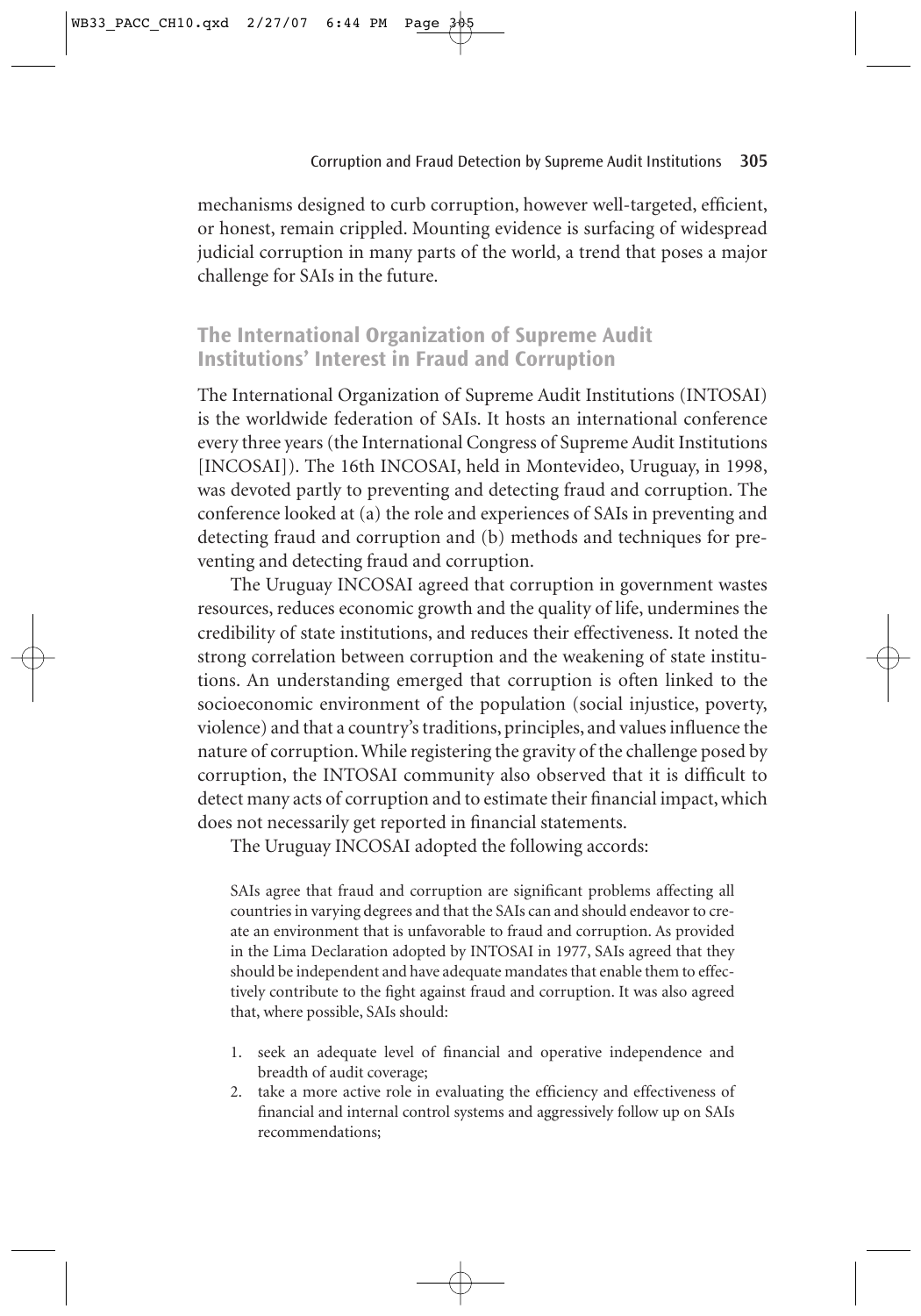- 3. focus audit strategy more on areas and operations prone to fraud and corruption by developing effective high risk indicators for fraud;
- 4. establish an effective means for the public dissemination of audit reports and relevant information including establishing a good relationship with the media;
- 5. produce relevant audit reports that are understandable and user friendly;
- 6. consider a closer cooperation and appropriate exchange of information with other national and international bodies fighting corruption;
- 7. intensify the exchange of experiences on fraud and corruption with other SAIs;
- 8. encourage the establishment of personnel management procedures for the public service that select, retain, and motivate honest, competent employees;
- 9. encourage the establishment of guidance for financial disclosure by public servants, and monitor compliance as part of the ongoing audit process;
- 10. use the INTOSAI Code of Ethics to promote higher ethical standards and a code of ethics for the public service;
- 11. consider the establishment of a well-publicized means to receive and process information from the public on perceived irregularities; and
- 12. continue work regarding fraud and corruption through INTOSAI's existing committees and working groups; for example, the Auditing Standards Committee will consider these issues as part of developing implementation guidance as part of a broader standard framework (INTOSAI 1998).

While these recommendations may have been appropriate in 1998, it is becoming apparent that more could and should be done to detect fraud and corruption and that SAIs are well positioned to do so, including by opining explicitly on the state of internal controls.

# **Anticorruption Policies**

Exposure to fraud and corruption can be mitigated if a government has a set of relevant anticorruption policies. SAIs should encourage adoption of anticorruption policies for government and assist in the development of antifraud programs.

SAIs can audit the implementation of the policy. Such a policy might include features such as the following:

- In All losses of money and allegations of offences, illegal acts against the government, and other improprieties must be fully investigated.
- Suspected offences should be reported to the responsible law enforcement agency.
- Departments should ensure that employees are aware of and periodically reminded of their personal responsibility to report any knowledge of a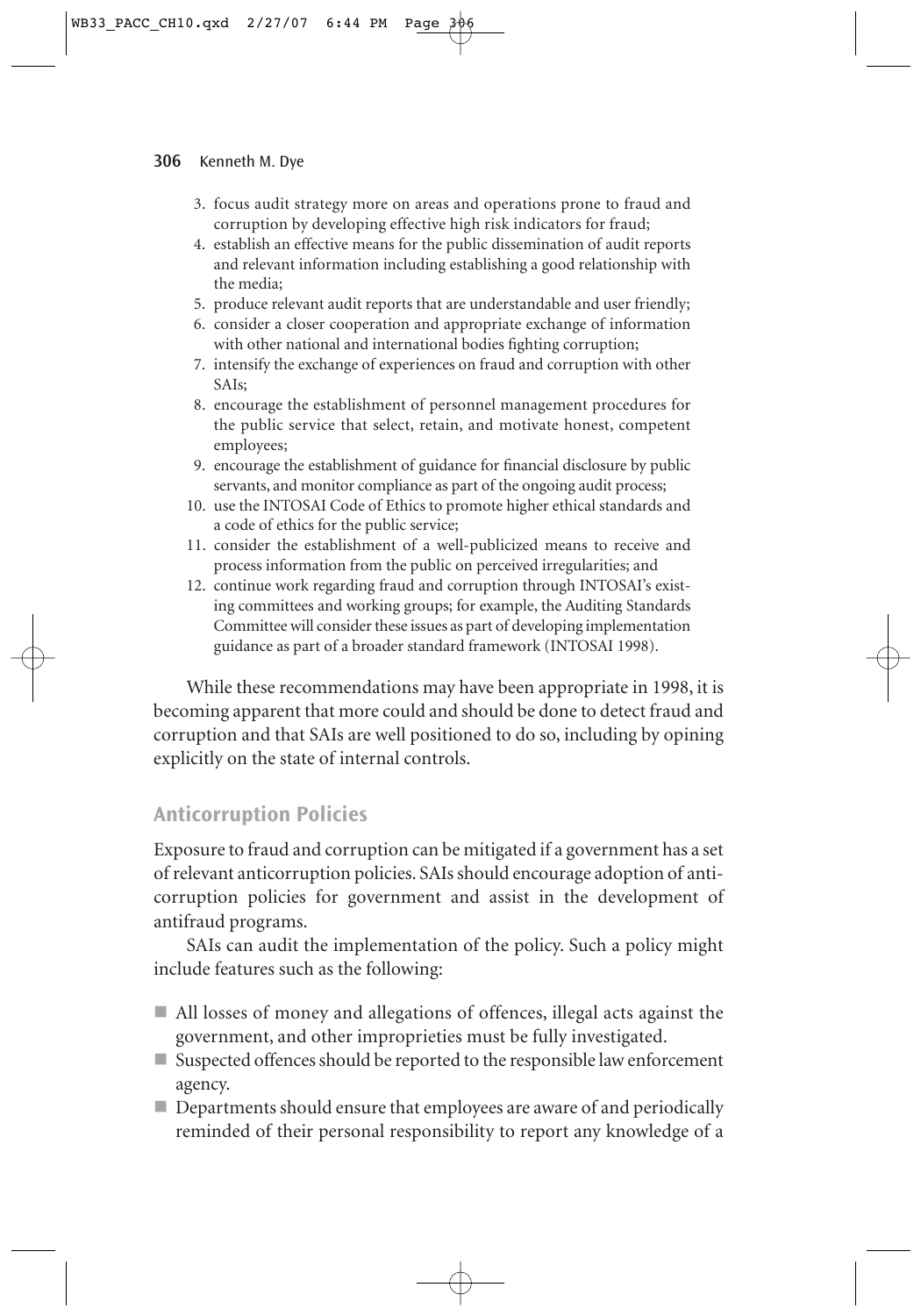contravention of government laws or its regulations, a contravention of any revenue law, or any fraud against the government.

- $\blacksquare$  Departments should take reasonable measures to protect the identity and reputations of both the people reporting offences and improprieties and the people against whom allegations are made.
- Departments should establish and ensure that employees are aware of procedures to deal with tips about alleged losses, offences, improprieties, and improper practices, however obtained or received and whether anonymous or otherwise.
- $\blacksquare$  Managers who fail to take appropriate action or directly or indirectly, tolerate, or condone improper activity should be personally held to account.

SAIs can test compliance with policies such as these to determine if the government has enabled an appropriate anticorruption and antifraud regime to be set up throughout government and audited by the SAIs.

# **Types of Audits**

All audits begin with objectives, which determine the type of work to be performed and the auditing standards to be followed. The types of work, as defined by their objectives, are financial audits, compliance audits, controls audits, performance audits, forensic audits, and computer audits.

Audit engagements may have a combination of objectives, which may include more than one type of work or have objectives limited to only some aspects of one type of work. International standards for audit work have been developed by INTOSAI and IFAC and are being rationalized into a common set of standards. Many countries have their own auditing standards, but most are moving toward the IFAC standards, known as the International Standards on Auditing (ISAs). Public sector auditors should follow the standards that are applicable to the individual objectives of the audit and to the jurisdiction.

# **Financial Audits**

While financial audits sometimes reveal frauds, they often do not, because they are not designed to do so. It is possible to stumble over fraud and corruption while examining the financial records for purposes of providing an attest opinion. If auditors find fraud or corruption, they are bound to report on the circumstances, albeit not necessarily in the audit opinion, which might be a clean opinion. The purpose of financial audits is to give assurance that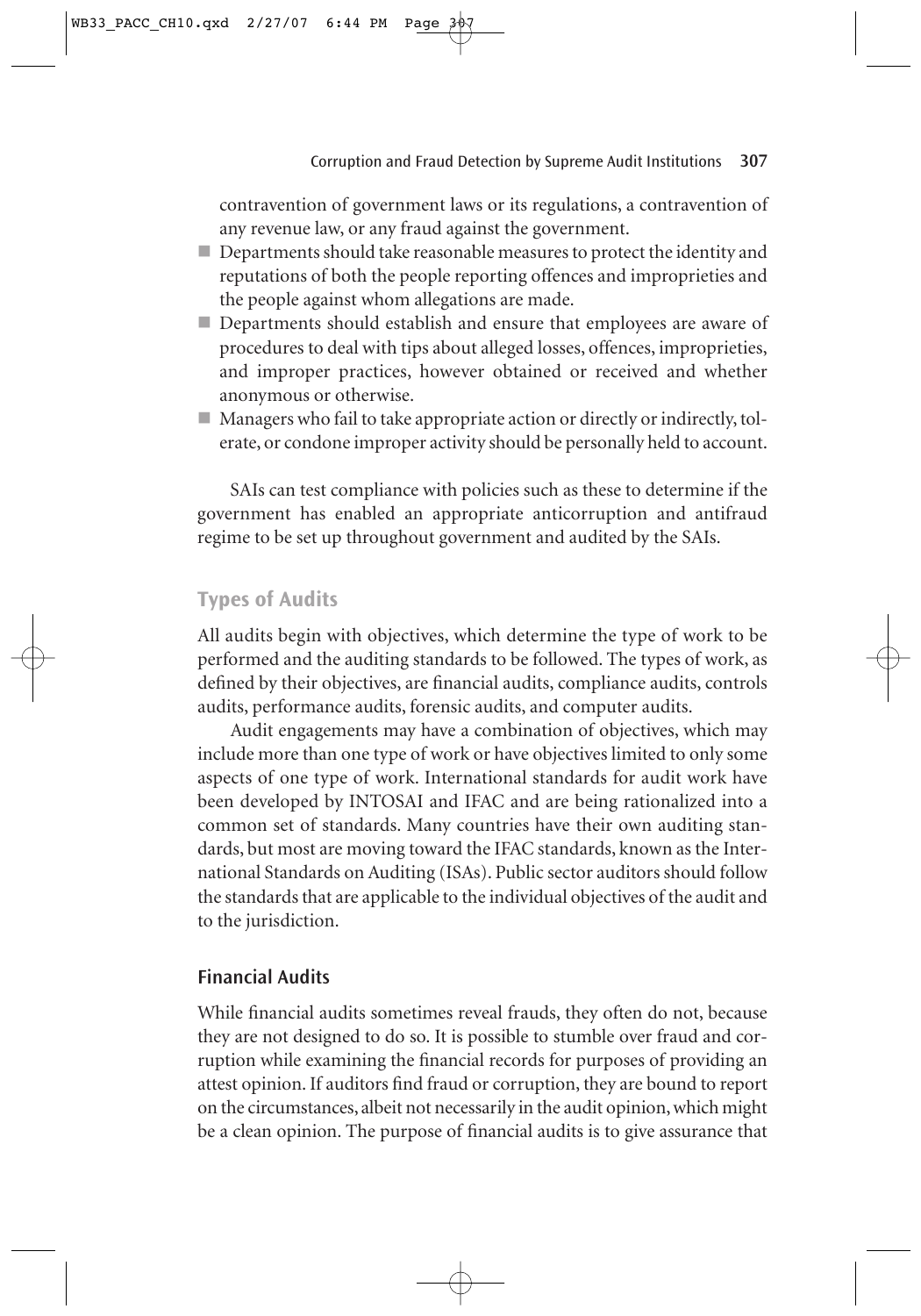the financial statements are not misleading and fairly present the economic transactions of the enterprise in accordance with an accounting framework. Detection of fraud is not a primary objective of financial auditing.

#### **Compliance Audits**

Fraud and corruption are often identified though compliance audits, which are designed to ensure that laws, rules, and regulations are observed. Compliance audit objectives relate to compliance criteria established by laws, regulations, contract provisions, grant agreements, and other requirements that could affect the acquisition, protection, and use of the entity's resources and the quantity, quality, timeliness, and cost of services the entity produces and delivers.

Nonobservance may indicate a fraudulent transaction, although not all cases of nonobservance are fraudulent. Some transactions identified could reflect breakdowns in internal controls, not fraudulent transactions. Such findings would be reported to management. Tests can be designed to ensure that enterprise financial policies are implemented in accordance with expectations. Deviations would be reported to management. Where a transaction or a series of transactions is revealed to be contrary to the law, such transactions are reported to management and possibly to an enforcement authority.

# **A Priori Audits**

A form of compliance audit popular in Latin countries is the a prior audit, **[[AU: American?]]** which focuses on the legality of a transaction. Expenditures cannot be processed until an a priori auditor signs off on each document as to its legitimacy, legality, and completeness. In recent years a priori auditing has become synonymous with real-time auditing, in which transactions are examined in real time off-line for legitimacy, legality, and completeness. The focus is on transactions, not systems.

#### **Controls Audits**

Controls audits are designed to ensure that appropriate controls over systems and software are in place to ensure that internal controls and internal checks are functioning as designed. Controls audits can have features built into them to ensure that fraudulent truncations are flagged or made difficult, if not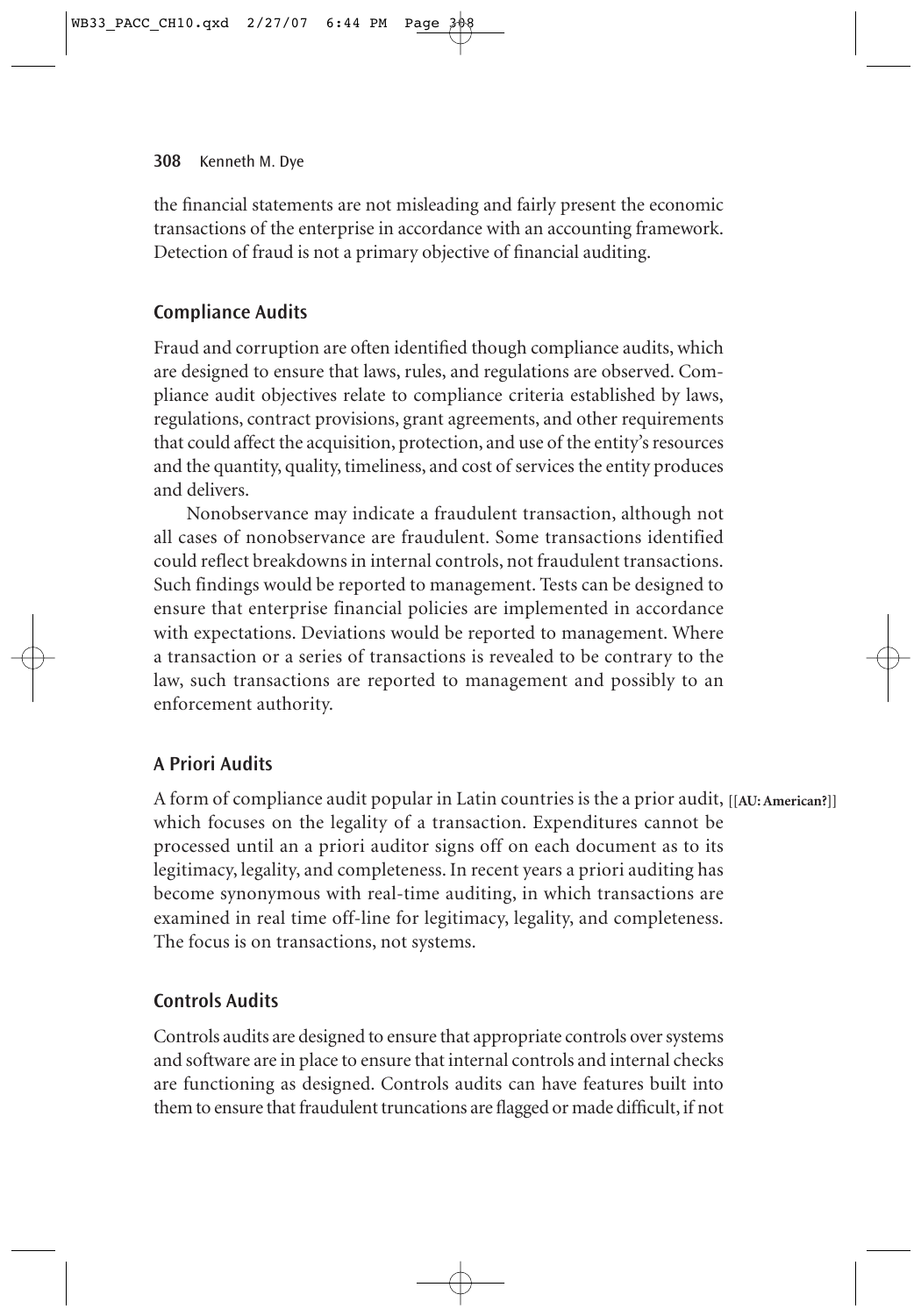impossible, to transact. Controls audits provide assurance that controls are working, but they do not necessarily detect fraud or corruption.

Internal control audit objectives relate to management's plans, methods, and procedures used to meet the organization's mission, goals, and objectives. Internal control includes planning, organizing, directing, and controlling program operations and the systems put in place to measure, report, and monitor program performance.

# **Performance Audits**

Performance audits aim to provide information and assurance about the quality of the management of public resources. They assess the economy, efficiency, and effectiveness of the management of public sector entities by examining resource use, information systems, delivery of outputs, and outcomes, including performance indicators, monitoring systems, and legal and ethical compliance.

Performance audits are designed to compare operational performance against norms and predetermined criteria. They can therefore be designed to include some references to laws and regulations and to assist in identifying fraud and corruption. Because performance audits focus on operational issues, especially in high-risk areas, it is not uncommon for auditors to notice some activities that are not in accordance with rules and regulations. Thus although performance audits are not designed to identify fraud and corruption, these issues sometimes surface.

#### **Forensic Audits**

Forensic auditing and accounting includes providing investigation and litigation support to corporations, government, and law enforcement agencies. It is relatively new in the public sector.

The increased use of computer technology to conduct criminal activities presents new challenges to the forensic accountant. Forensic auditors design their audits to gather evidence to prove the existence of fraud and corruption. The skills required to do this exceed the audit skills necessary to conduct a financial or compliance audit.

Under some circumstances, laws, regulations, or policies require auditors to report indications of certain types of fraud to law enforcement or investigatory authorities before extending audit steps and procedures.Auditors may also be required to withdraw from or defer further work on the engagement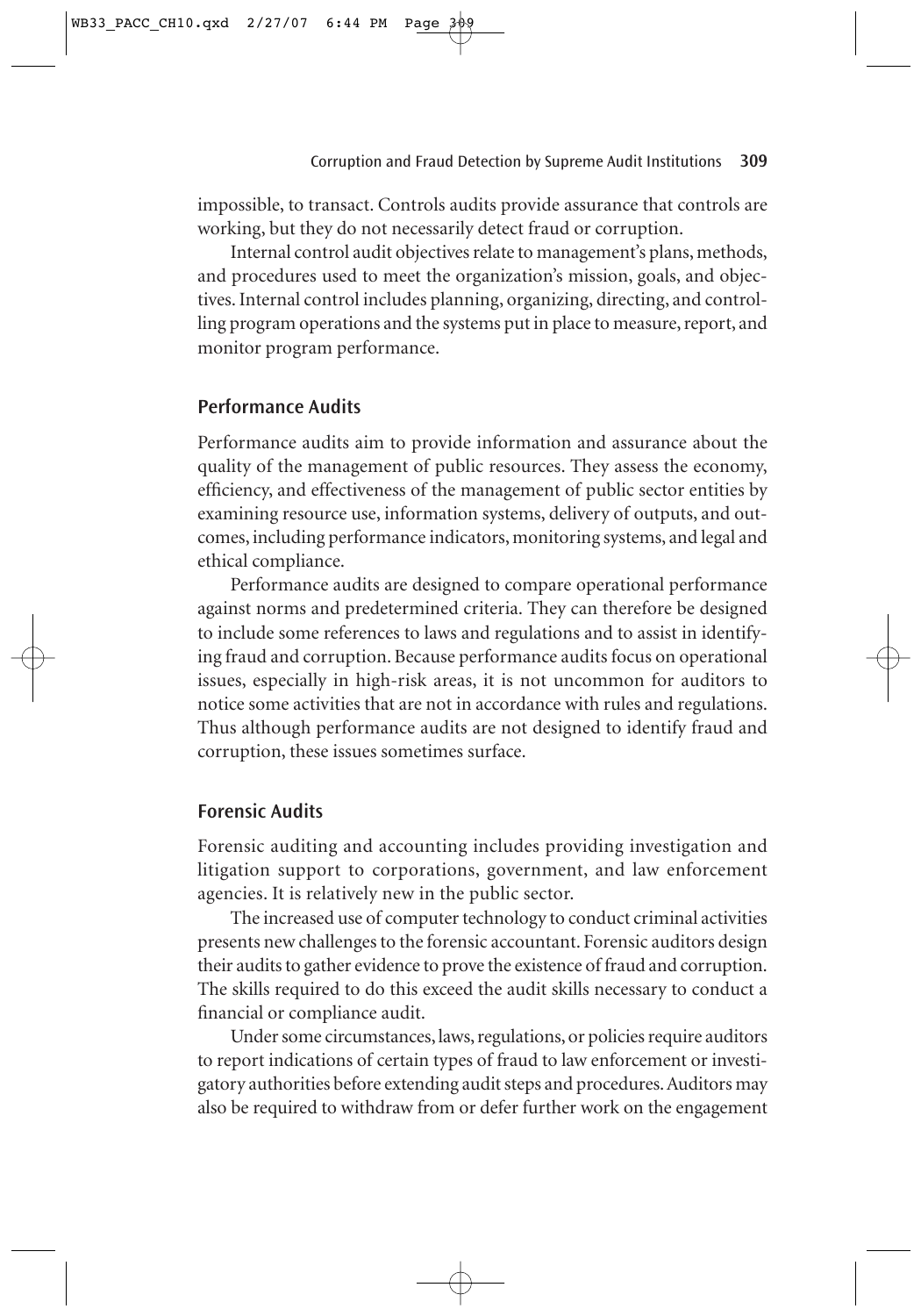or a portion of the engagement in order not to interfere with an investigation. The follow-on audit work is known as forensic auditing.

#### **Computer Audits**

Computer audits are designed to provide assurance that computer-generated financial records are correctly entered so as to comply with the accounting policies and standards of an enterprise. Computer audits explore the risks associated with equipment malfunction, system design errors, calculation correctness, and human error to provide assurance that the computer systems will deliver accurate correct information. The audits can be designed to test whether laws, rules, and regulated are observed correctly, making a computer audit potentially useful in detecting fraud and corruption.

# **Fraud Audit Standards**

Encouraging auditors to shift emphasis to detecting fraud and corruption does not change the audit standards. Fraud audit standards are very similar to financial attest audit standards, in that they are segregated into general standards of independence: qualifications, due professional care, and professional skepticism. Field standards include planning, knowledge of the entity, management representations, and audit risk. However, fraud audit standards differ when it comes to communications with management and reporting.

# **Detecting Fraud**

Fraud is usually difficult to detect, because collusion occurs and transactions are not recorded. Well-designed internal controls help prevent fraud. Auditors need considerable training to recognize fraud when it does occur.

### **Internal Auditors in Government**

Internal audit is not well developed in many countries in the world; where it is part of the culture, it is often underfunded in government. Internal auditing has thus not played the important role it should in helping government managers manage better and improve systems of accountability. Seldom do SAIs rely on the work of government internal auditors, whose work has rarely been sufficiently reliable and whose activities are not focused on the same areas as SIA audits.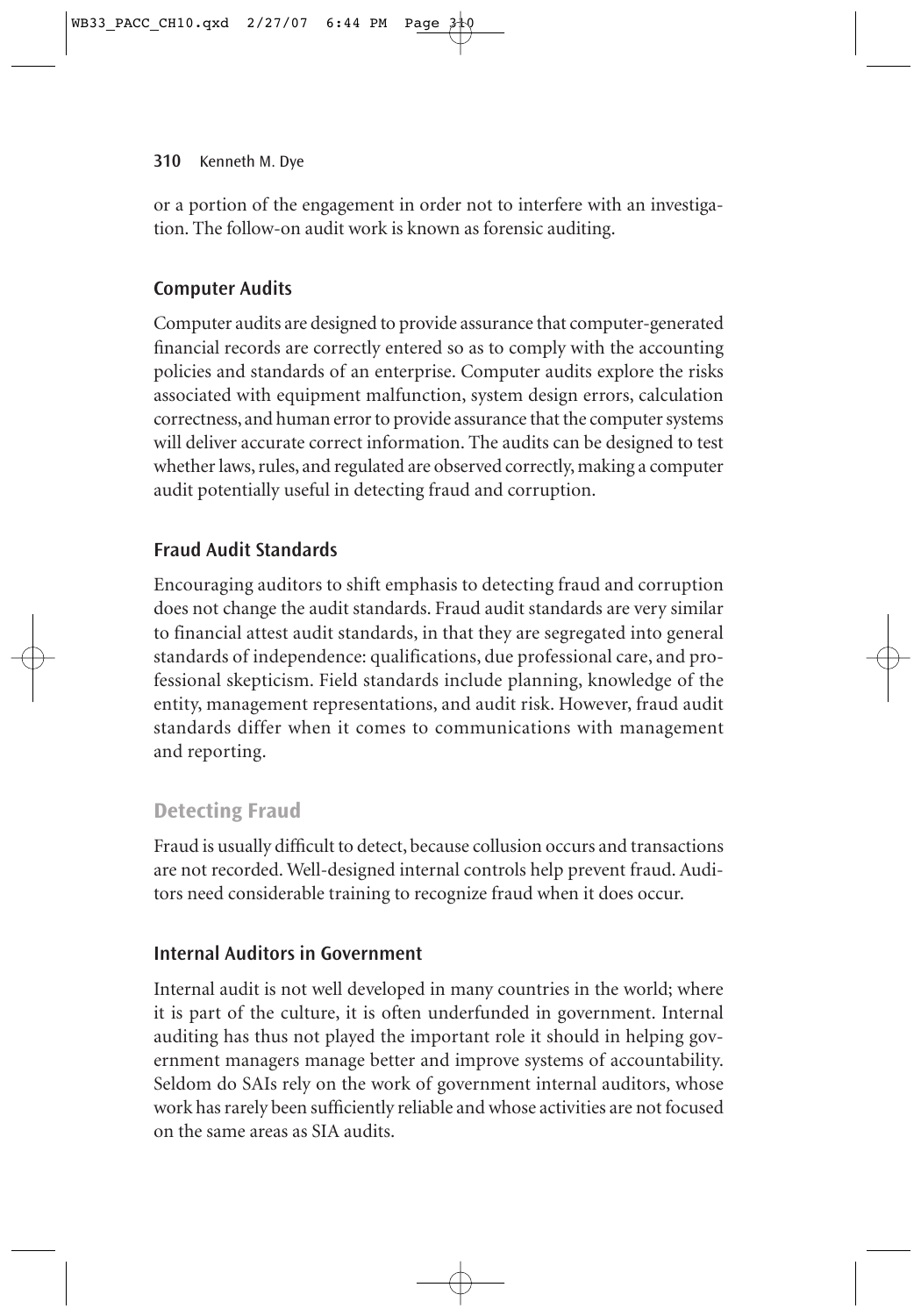SAIs can foster the development of internal auditing in government by sharing their training capacity with the internal audit community in government. The SAI can become the intellectual leader for internal auditors, even though they report directly to government departments. SAIs typically have better audit methodologies than internal auditors, which could be shared with the internal audit community.

It would be very desirable to have the internal audit community in government recognized for their expertise in financial management systems and their valuable contributions to management. In Canada the government has recognized that internal audit capacity has not been well maintained. Despite some weakness, internal auditors in the Department of National Defence found a Can\$100 million contract fraud in which services were paid for but not delivered. This good internal audit work, plus the internal audit work done by the internal auditors at the Department of Public Works and Government Services identifying the sponsorship scandal (described below), has educated the government on the value of good internal auditing. It will take some time before the internal audit communities in most governments receive that much recognition.

#### *Internal Auditing in North America*

In Canada the Office of the Auditor General revealed a federal sponsorship scandal after two internal audit reports had been ignored by the government (Auditor General of Canada 2004). The media got wind of the problem when one of the internal auditors became a whistleblower. The government called in the auditor general to investigate in 2002. Her first report was a scathing denunciation of abuse in which financial administration systems and rules were ignored. The explosive report used words such as "scandalous" and "appalling" to describe how the government abused the system.

The auditor general found that Can\$100 million (\$85 million) was paid to a variety of communications agencies, in the form of fees and commissions and that the program was designed to generate commissions for these companies rather than to produce any benefit for Canadians. She told the Public Accounts Committee that officials in Canada's Public Works Department and Government Services "broke just about every rule in the book" when it came to awarding contracts to a marketing agency. She found instances in which the government paid Can\$550,000 (\$440,000) for reports that did not exist.

A year later the auditor general went even farther, tracking the flow of funds and assisting the national police. Additional abuses were revealed, and the Public Accounts Committee held inconclusive hearings. The new prime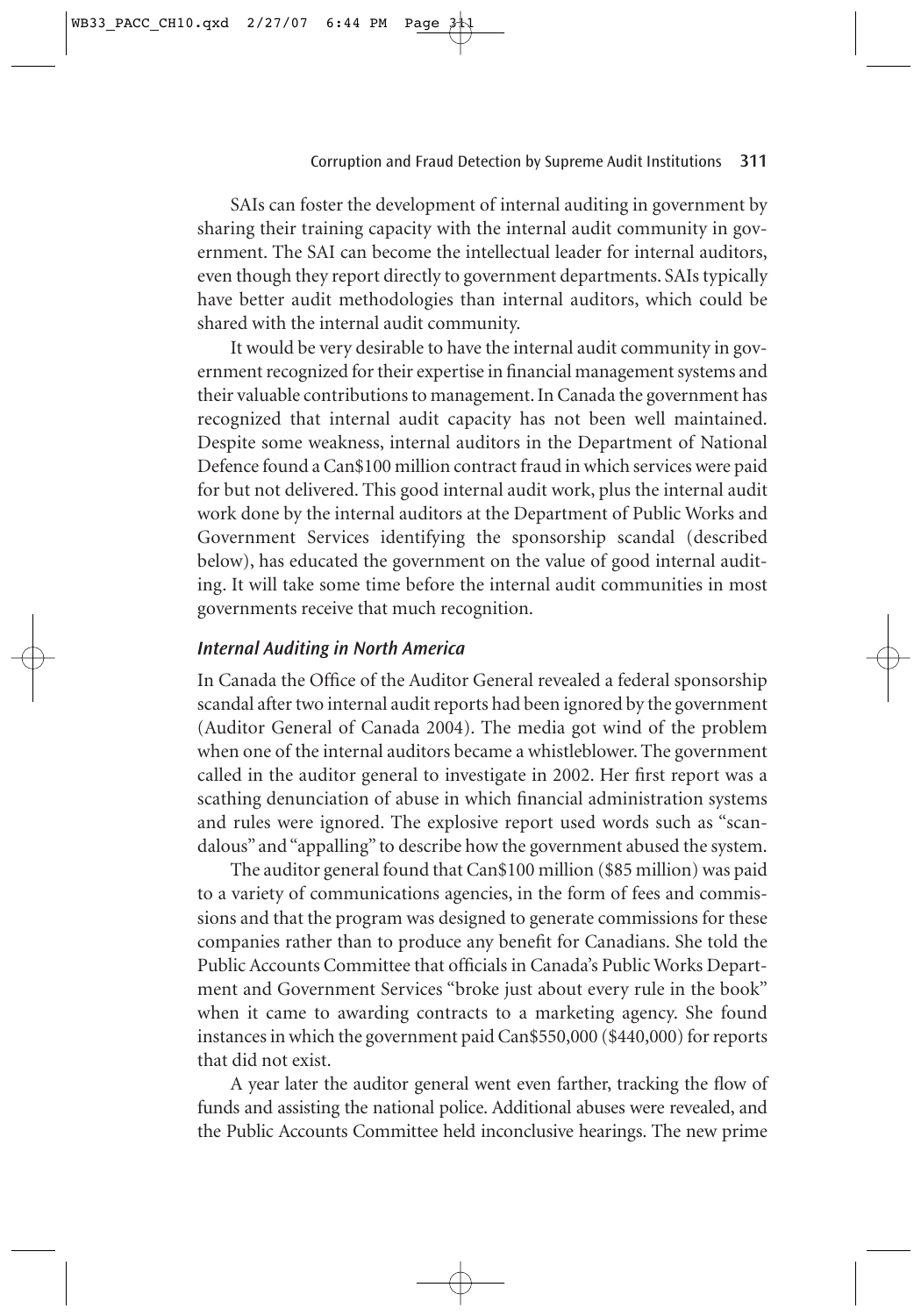minister set up a commission to investigate. The televised hearings and the report of the commission engrossed Canadian taxpayers during much of 2005. In the end, several recipients of fraudulent funds pleaded guilty, went to jail, and provided some restitution. Most Canadians believe that the auditor general's report on the scandal played a major role in toppling the government, which fell following these revelations.

Recently, the media reported a large (more than Can\$100 million [\$85 million]) procurement fraud regarding software development in the Department of Defence, in which companies were apparently paid for work not done. The fraud occurred despite repeated management letters from the auditor general pointing out weaknesses in the procurement processes.

**[[AU: cite source, add to reference list]]**

Neither of the Canadian fraud reports arose from a financial audit. Both were originally identified by internal auditors.

In March 2003 the General Accounting Office of the United States reported that the federal government's accounting practices are unreliable and may not meet widely accepted accounting standards. It reported that the information in the consolidated financial statements could not be relied upon to express an "opinion," because of deficiencies in accounting and reporting across the executive branch.

In August 2005 the General Accounting Office faulted a defense contractor's performance in Iraq. The contractor had been awarded more than \$10 billion in contracts. Auditors found significant cost overruns, the overcharging of the Defense Department by \$61 million, illegal kickbacks, failure to police subcontractors billing, and unauthorized expenses at the Kuwait Hilton Hotel. The General Accounting Office found that despite billions of taxpayer dollars spent on reconstruction efforts, oil and electricity production in Iraq remained below prewar levels.

#### *Internal Auditing in Europe*

Britain's National Audit Office (NAO) reported that the government's innovative individual learning account (ILA) failed because corners were cut, causing a £80 million (\$200 million) training scandal. The ILA program collapsed after ministers rushed the program into place without a business plan, crafted an imperfect contract, and used insecure information technology systems, all of which contributed to fraud and abuse.

The European Union (EU) has suffered a number of highly public fraud and corruption scandals. A recent one involved funding diverted by the Palestinian Authority into the pockets of terrorists. Auditors allege that money intended for use by the Palestinian Authority for legitimate purposes was siphoned off by corrupt officials to pay the wages of 7,000 nonexistent public servants.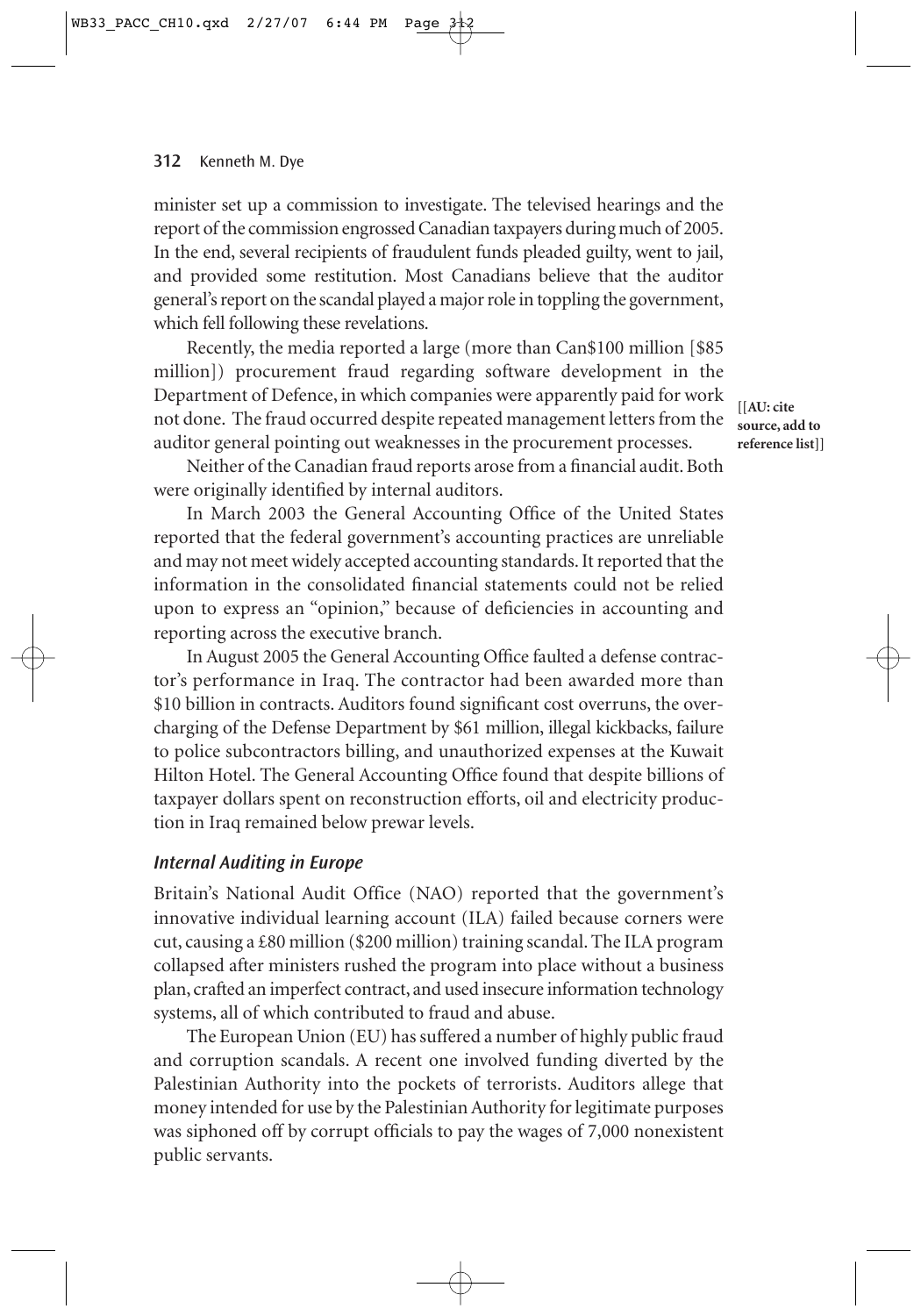European Court and internal auditors reported fraud in almost all EU institutions and all of its funding programs. Recently, 230 cases were sent to court for filing false expenses, submitting claims for work not done, evading customs duties, misappropriating funds, and padding contracts to suppliers, leading to kickbacks (Mobray 2003).

#### *Internal Auditing in China and the Russian Federation*

The Chinese National Audit Office (CNAO), which has targeted fraud and corruption and sought out problems, has uncovered many instances of fraud and corruption that were not picked up by financial attest audits. Almost Y 9.1 billion (\$1.1 billion) was misused in 38 central government departments, through embezzlement and misuse of funds in departments relating to hospitals, universities, water projects, highway construction, and scientific research. CNAO also reported that the lottery division of the national sports body overpaid two of its own companies so much for printing and distributing lottery tickets in 2003 and 2004 that they turned profits of Y 558 million (\$67 million) (China Daily 2004).

The Air Traffic Management Bureau of the General Administration of Civil Aviation used Y 207 million (\$25 million) of government money to circumvent national regulations and buy an office building in Beijing. It then paid annual rent of Y 13.5 million (\$1.6 million) to use the building.

According to China's auditor general, "There are holes in the budget management system of some departments. They make use of their funds to improperly make profits for themselves, and he commented that the CNAO audits in 2004 resulted in savings of Y 1 billion [\$120 million]" (China Daily 2005). In the Russian Federation, the Audit Chamber has reported fraud and corruption.In 2005 its chair reported that financial offences uncovered by audit amounted to Rub 77 billion (\$2.7 billion) and that his office had issued remedies that recovered Rub 1.5 billion (\$50 million). The Audit Chamber also exposed contractual underpricing worth \$275 million for sulfur, gas, coal, and petrochemicals exported from the Russian Federation through the Southern Customs Department in 2004–05 (Russian Accounts Chamber 2005).

#### **Whistle-Blowers**

One of the most useful sources for finding fraud and corruption is information provided by whistle-blowers. Hotlines are being set up in some countries to make whistle-blowing convenient. In the past whistle-blowing was often done by using brown envelopes that could not be traced to the author. In many cases the whistle-blower simply spoke out to authorities. Speaking out has led many whistle-blowers to be punished (box 10.1).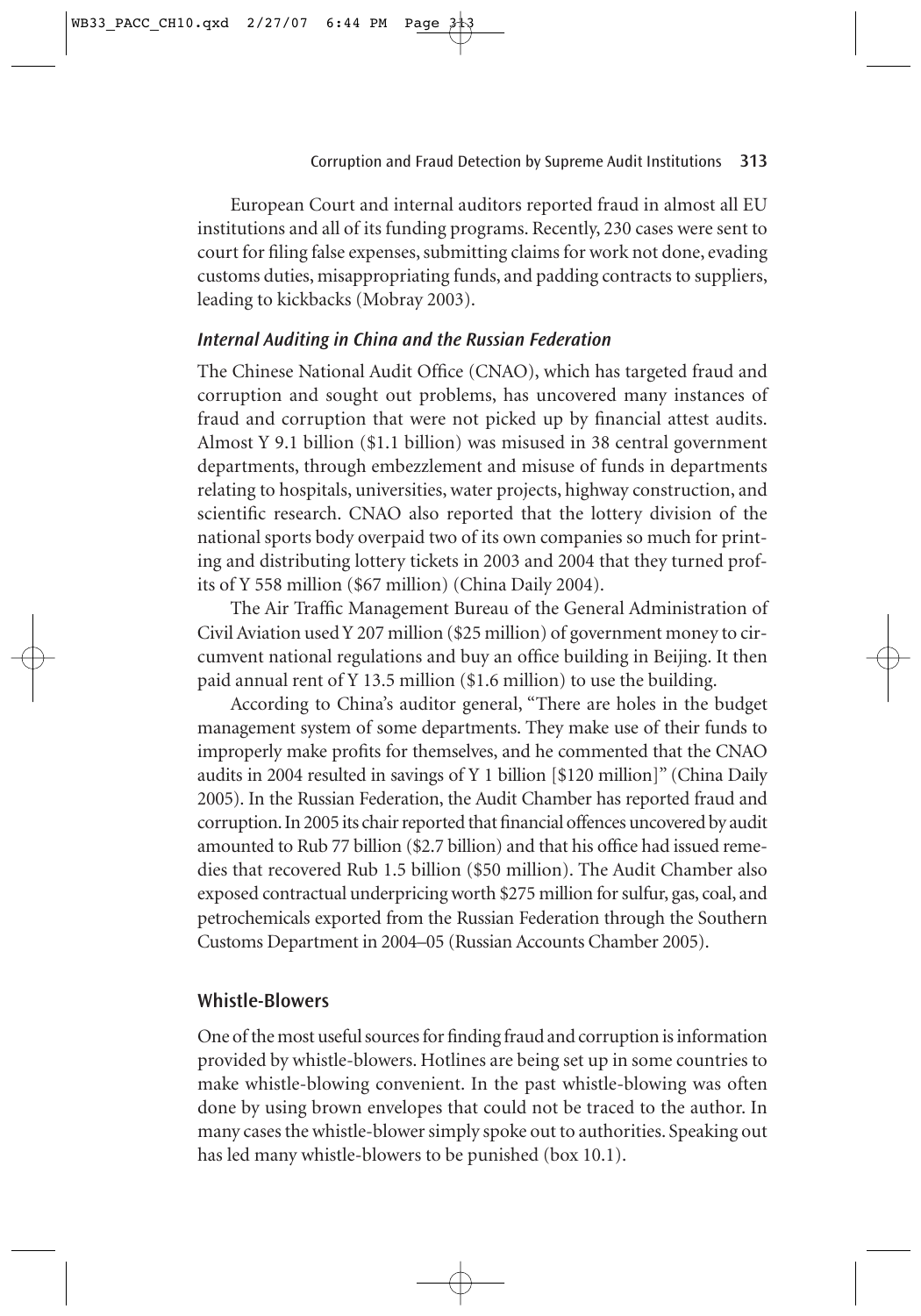#### **BOX 10.1** The Risks of Whistle-Blowing

Paul van Buitenen, an internal auditor for the European Union, tried to bring his concerns to his superiors at the European Commission. He was demoted for his efforts. He went over the heads of his supervisors, taking his evidence directly to the European Court of Auditors. He was disciplined by his superiors and lost pay. Eventually, his evidence was supported and many senior EU officials resigned (van Buitenen).

Martha Andreasen claimed EU accounts were open to fraud. She found herself facing discipline charges by the European Union. In 2002 she was suspended from her post as chief accountant after publicly declaring that the Commission's accounts were faulty and open to fraud and abuse. According to Andreasen, there was "very little documentation to support contracts," "no check-up on accounting information," "missing progress and final reports," or simply "no contract files" (Sumberg 2002).

Alan Cutler, an internal auditor in Canada, became concerned about the blatant abuses of the system for the sponsorship program. He claimed he was threatened with reprisals from his supervisor for having expressed concerns about the integrity of contract management within the sector. Cutler testified that he was ordered to backdate contracts to match the dates appearing on requisitions, that appropriate signing authorities were not adhered to, and that financial authorities had not been received from the client at the time contracts were issued. While Cutler raised issues of contract manipulation and management concerns, he did not allege any illegal activity. He identified that issues were systemic in nature and warranted further examination. After bringing his concerns to the attention of his superiors, Cutler's salary was frozen and he was no longer promotable. Eventually, his concerns were reviewed by the auditor general and Cutler was vindicated. He unsuccessfully ran for Parliament in the next election.

# **Ethics Programs and Hotlines**

Two effective programs that can advance a fraud prevention agenda are ethics programs and hotlines. An ethics program addresses fraud and corruption in a comprehensive fashion that goes beyond a simple code of conduct. Governments that want to help employees make the correct ethical choices relating to environmental, legal, and social decisions may consider establishing an ethics program. Through courses, policies, ethics call lines, and other means, such program help employees align bureaucratic practices with government values and beliefs.

One effective deterrent to fraud is a strong perception of being detected. A complaint or tip hotline can help strengthen the perception of detection, as calls are monitored and acted upon and the results publicized. Available

**[[AU: year?]]**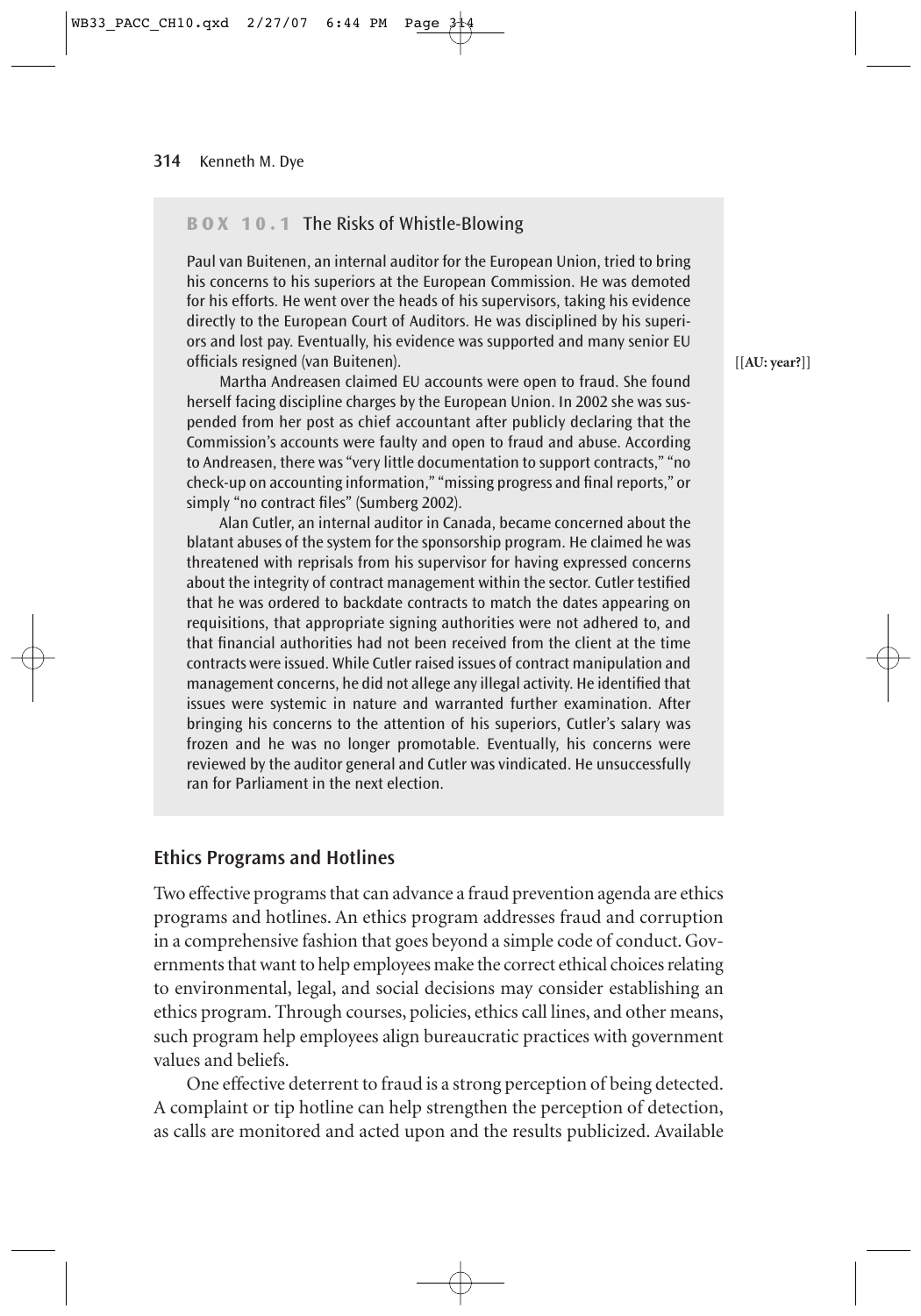to constituencies both internal and external to the organization, this deterrent is valuable and relatively inexpensive. Outsourcing the phone line to a third-party vendor provides the added benefit of ensuring there is no organizational bias in its operations.

Ensuring that hotlines are not abused is critical. Disgruntled employees can provide information that is damaging to a person who may have caused the caller some distress. To avoid misuse of hotlines, they must be designed in such a way that sorts the wheat from the chaff, so that only legitimate issues are followed up. Much effort has to be made in designing the system to ensure that complaints are not fictitious or frivolous. Psychologically designed questions help auditors focus on legitimate claims.

# **Professional Bodies with Standards and Guidance for Detecting Fraud and Corruption**

Many bodies have promulgated standards and guidance to combat corruption and fraud. These include the INTOSAI, IFAC, the Institute of Internal Auditors (IIA), and the Institute of Forensic Auditors, and Transparency International. SAIs, which are already members of INTOSAI, should encourage membership in all of these bodies where practical.

# **Government Agencies with Antifraud and Corruption Mandates**

Many governments throughout the world have set up special agencies, in addition to police forces, to combat fraud and corruption. Their main tasks are to find and prosecute companies and individuals engaged in transnational crime, cross-border crime, customs evasion, fraud, counterfeiting, tax evasion, organized crime, and other fraudulent activities. SAIs can be very helpful to these national anticorruption agencies if they have evidence to support criminal charges. SAIs should be very careful in dealing with such evidence, as improper handling may cause the evidence to be declared inadmissible in court.

# **Reporting Fraud and Communicating with Management**

The reporting standard does not change if auditors put more emphasis on detecting fraud and corruption. Laws, regulations, or policies may require auditors to report promptly to law enforcement or investigatory authorities indications of certain types of fraud, illegal acts, violations of provisions of contracts or grant agreements, or abuse. In such circumstances, they should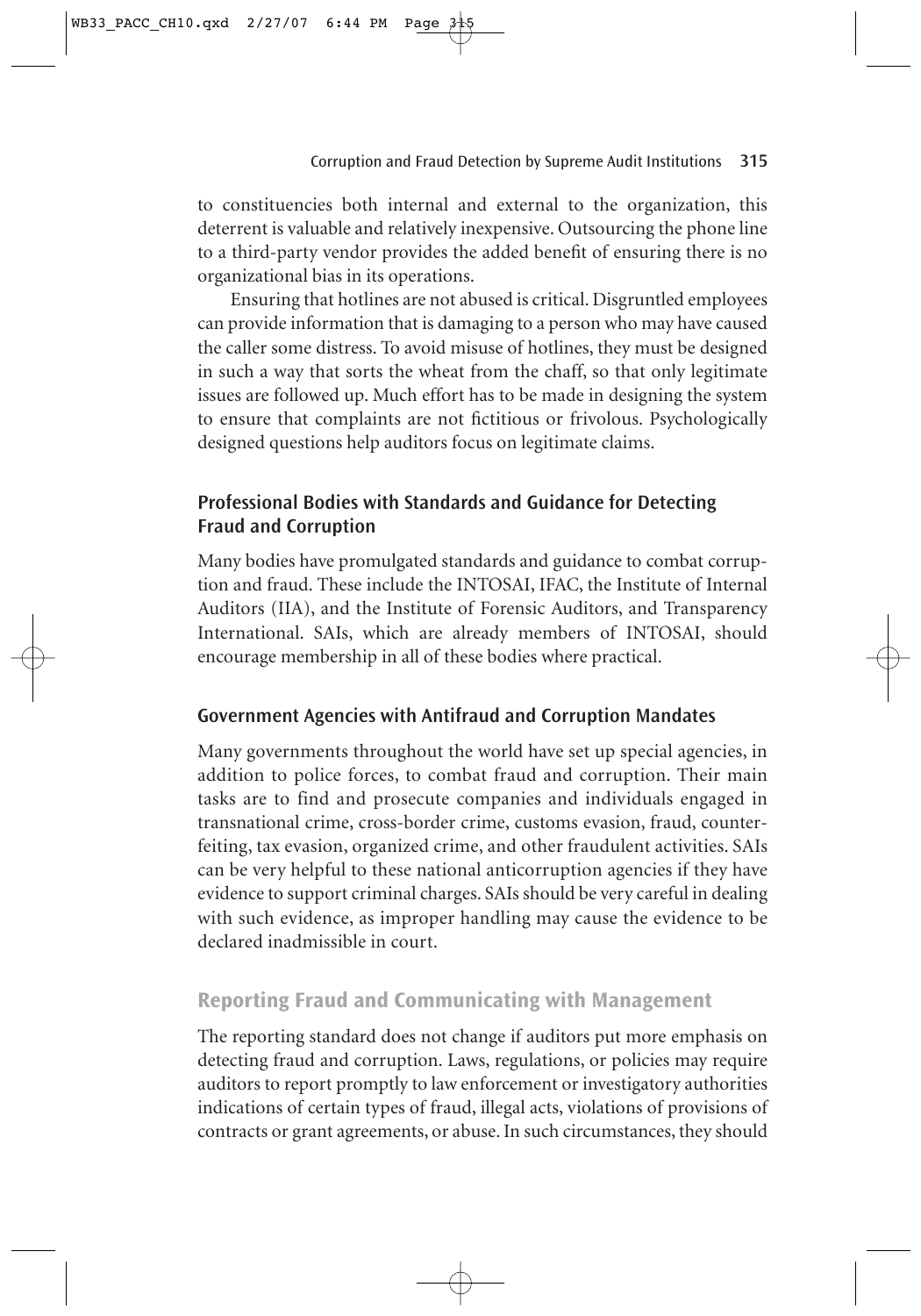ask those authorities, legal counsel, or both if publicly reporting certain information about the potential fraud would compromise investigative or legal proceedings. Auditors then limit their public reporting to matters that would not compromise those proceedings, such as information that is already part of the public record.

Reporting fraud requires auditors to address the effect fraud or illegal acts may have on the financial attest audit report. It is important that the Public Accounts Committee or others with equivalent authority and responsibility are adequately informed about fraud or illegal acts. When auditors detect minor, but reportable, violations of provisions of contracts or abuse that is not material from a financial attest perspective, they usually communicate the findings in a management letter to officials of the audited entity. If the auditor's report discloses deficiencies in internal control, fraud, illegal acts, violations of provisions of contracts or grant agreements, or abuse, auditors should obtain and report their views to responsible officials.

# **Recommendations for Improving SAI Anticorruption Performance**

SAIs can take many actions to improve their anticorruption and fraud performance. Many progressive SAIs are already doing the following:

- $\blacksquare$  making more courses and conferences on combating fraud and corruption;
- **I** strengthening investigative powers;
- establishing forensic audit units;
- establishing fraud auditing standards;
- $\blacksquare$  encouraging more professional designation;
- **E** supporting Transparency International;
- upporting and cooperating with national antifraud agencies;
- $\blacksquare$  encouraging ethics and fraud awareness training programs;
- **EXECUTE:** encouraging ministries, departments, and agencies to create fraud control plans;
- $\blacksquare$  encouraging ministries, departments, and agencies to contract out fraud control (hotlines, fraud risk assessment, fraud training, fraud control plan, and fraud investigation) if resources are unavailable in-house; and
- $\blacksquare$  encouraging lawmakers to pass whistle-blower legislation to protect people who provide legitimate information to public control agencies.

Much more can be done in SAIs that have not amended their approaches to fraud and corruption in recent years.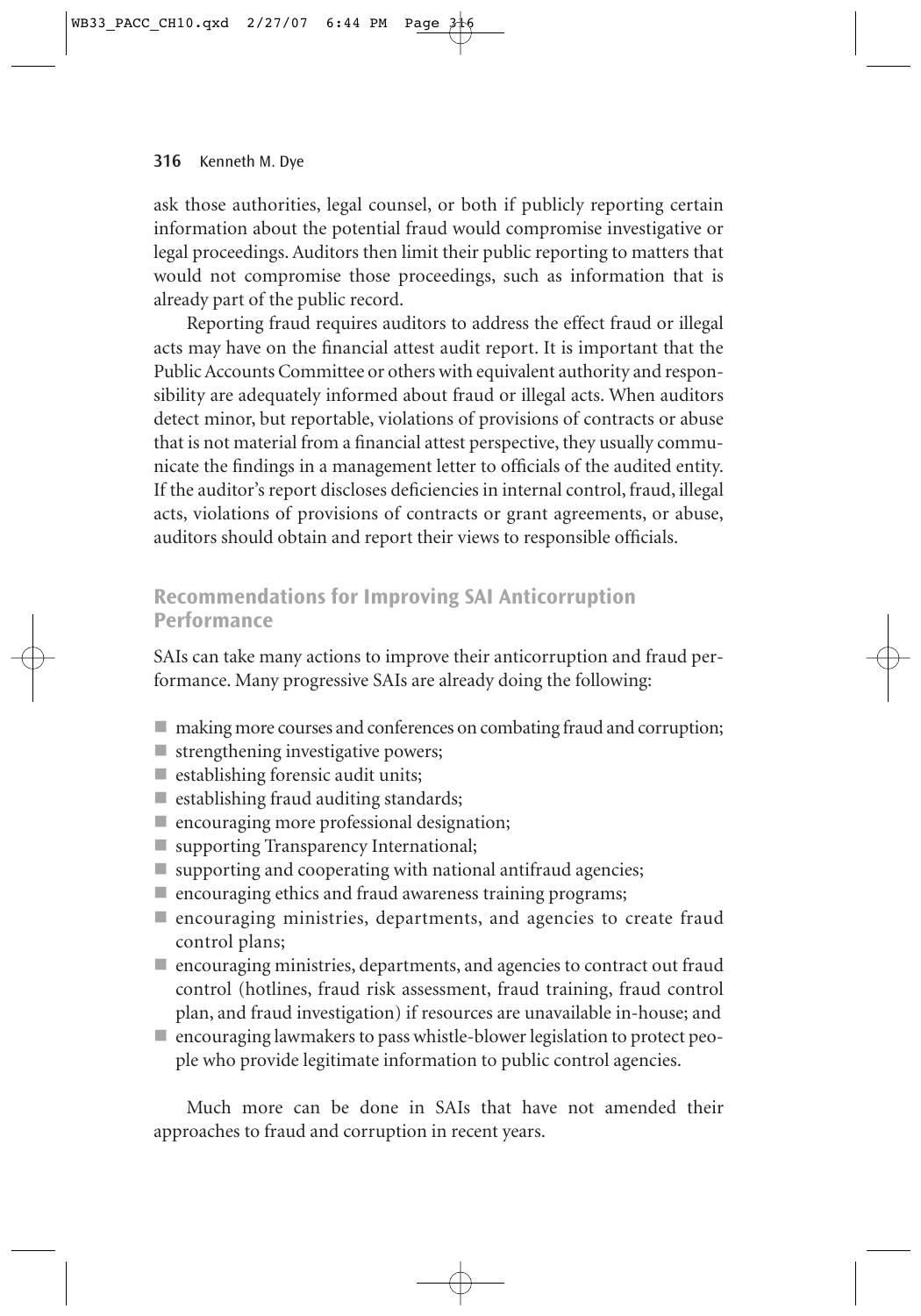# **References**

| [ AU:Title,                      | Auditor General of Canada, 2004.                                                               |                       |
|----------------------------------|------------------------------------------------------------------------------------------------|-----------------------|
| city?]                           | China Daily. 2004.                                                                             | [[AU: Article]        |
| [[AU: Article]                   | $\frac{1}{2005}$ .                                                                             | title, date,          |
|                                  | title, date, city?]] INCOSAI (International Organization of Supreme Audit Institutions). 1998. | city?]                |
| $[ AU:Title, pub-$               | Lebanon Anti-Corruption Initiative. 1999.                                                      | [[AU: Name]           |
| lisher, place of                 | Mobray. 2003. EU Weekly News.                                                                  | of docu-              |
| publication?]                    | Russian Accounts Chamber, 2005. Bulletin of the Russian Accounts Chamber.                      | ment, city?]]         |
| [[AU:First name]                 | Sumberg. 2002                                                                                  | $[$ $[$ AU: First     |
| of author, vol-                  | U.S. General Accounting Office. 2003. Washington, DC.                                          | name of               |
| ume, number,                     |                                                                                                | author, title         |
| pages, city?]]                   | van Buitenen, Paul. "Blowing the Whistle."                                                     | of article?           |
|                                  |                                                                                                | Volume,               |
| [[AU: article]                   |                                                                                                | number,               |
| title, author,<br>volume number, |                                                                                                | pages? If<br>book,    |
| pages?]]                         |                                                                                                | publisher             |
|                                  |                                                                                                | and city?]]           |
| $[$ $[$ AU: Title,               |                                                                                                |                       |
| city?]                           |                                                                                                | $[[AU:publi-$         |
| $\left[$ [AU: Title,             |                                                                                                | cation,<br>publisher, |
| city?]                           |                                                                                                | city (or              |
|                                  |                                                                                                | journal               |
|                                  |                                                                                                | volume,               |
|                                  |                                                                                                | number, and           |
|                                  |                                                                                                | pages?]]              |